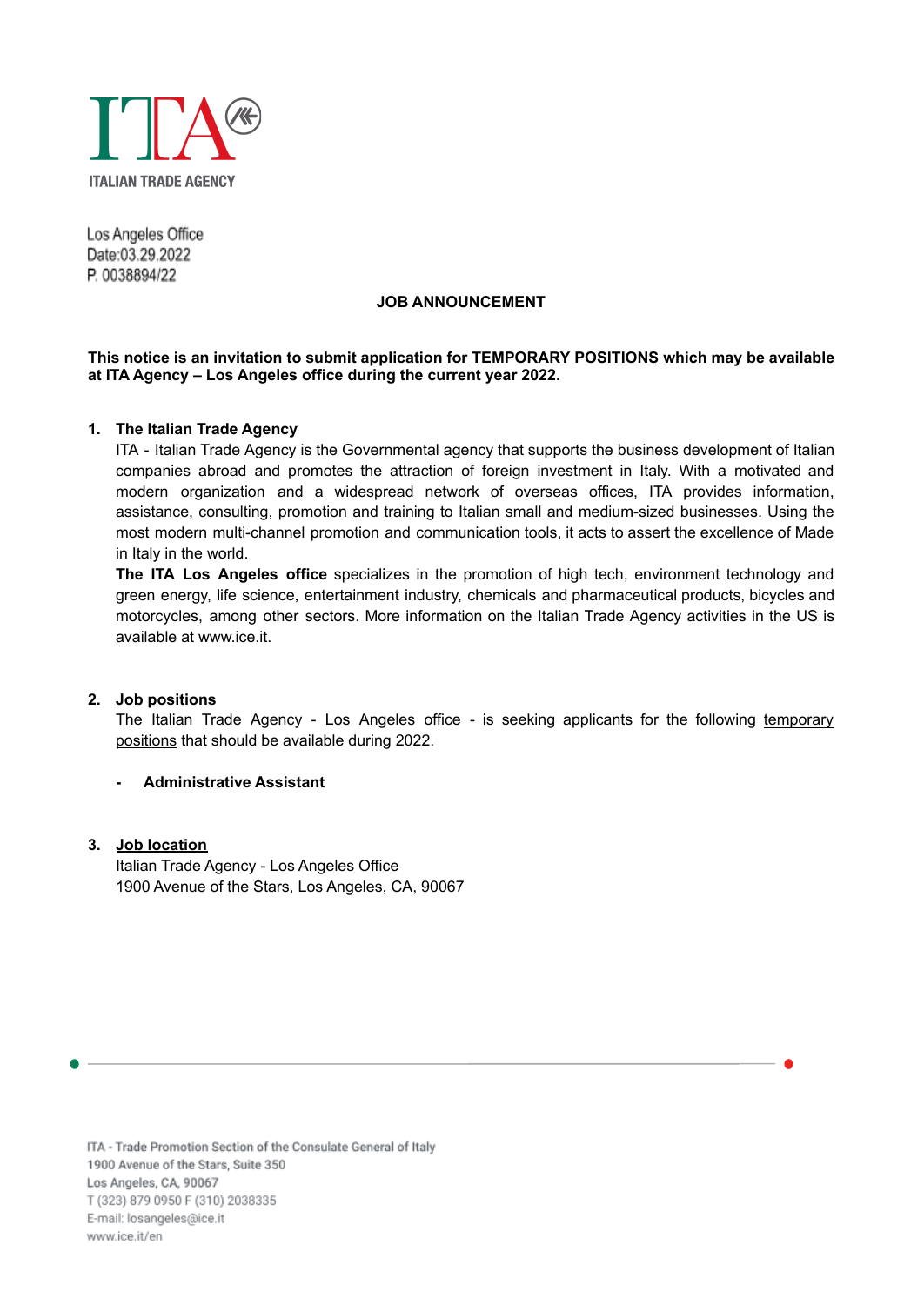

# **4. Job Description**

As part of the temporary contract, the activities and responsibilities for the position, under the general direction of ITA Los Angeles, shall be the following:

- Typing, registering and answering correspondence, keeping files, data entry and operating electronic office equipment (such us personal computer, photocopies, telephone and others), documents' filing, update the office's marketing database.
- Perform administrative tasks related to the above activities such as: request of quotations, preparation of purchase orders with vendors/suppliers, budget reports, etc.)

## **5. Requirements**

# *Administrative Assistant*

- Bachelor's degree in Business Administration or similar
- Legally authorized to work in the US (holder of US passport or green card or legally authorized to work in the US)
- Fluent in English and Italian (reading, writing and speaking)
- Proficiency in MS office (Word, Excel, Power Point), internet, email, google suite.
- A minimum of 2 years' experience in a similar role in the private or public sector
- Skillful in use MS office (Word, Excel, Power Point), in addition to internet, email, google suite and database software

#### Additional skills and qualifications.

- Skillful use of social media accounts for business purposes and/or working with CRM software.
- Excellent organizational, interpersonal and communicational skills
- Ability to manage multiple tasks at once.
- Qualified references from prior employers
- Must reside in the Los Angeles area

#### **Candidates lacking even one of the above listed requirements will not be selected for an interview.**

#### *6. Salary and Compensation*

Salary and monthly compensation will be commensurate with experience and qualifications, according to the following range:

 $\angle$  Administrative Assistant: range: between \$ 20.00 - \$ 24.00 per hour (gross of taxes and any other dues).

#### *Important notice*

- a) All positions are full-time: 35 hours per week, excluding transfers (7/h days 5 days a week)
- b) The temporary contract term is of three/six months, renewable based on funds availability and performance.
- c) The successful candidates will be employed directly by ITA Los Angeles' Temporary Agency
- d) No Health insurance coverage will be offered.